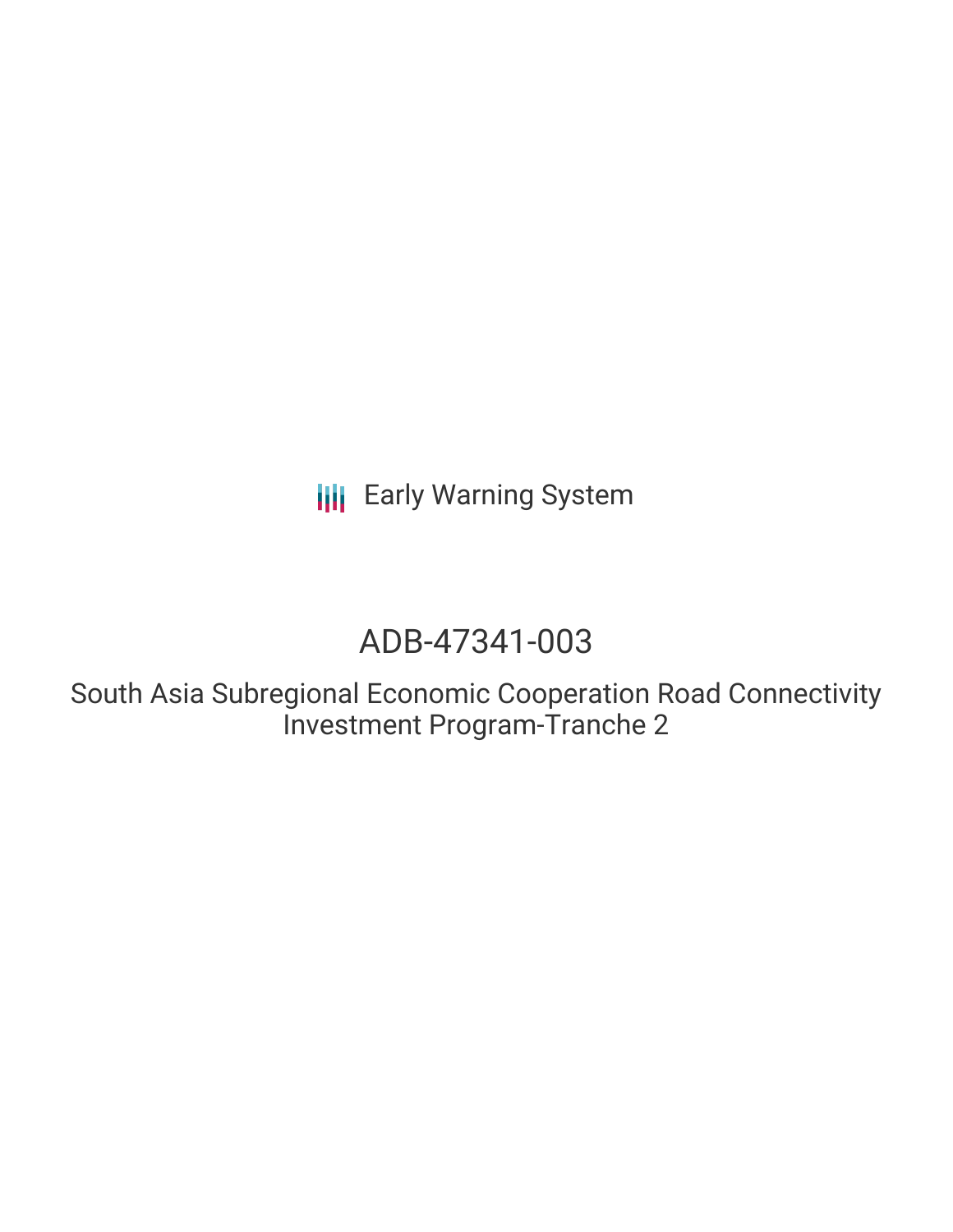

## **Quick Facts**

| <b>Countries</b>               | India                        |
|--------------------------------|------------------------------|
| <b>Specific Location</b>       | Manipur                      |
| <b>Financial Institutions</b>  | Asian Development Bank (ADB) |
| <b>Status</b>                  | Approved                     |
| <b>Bank Risk Rating</b>        | Α                            |
| <b>Voting Date</b>             | 2018-08-13                   |
| <b>Borrower</b>                | Government of India          |
| <b>Sectors</b>                 | Transport                    |
| <b>Investment Type(s)</b>      | Loan                         |
| <b>Investment Amount (USD)</b> | \$150.00 million             |
| <b>Loan Amount (USD)</b>       | \$150.00 million             |
| <b>Project Cost (USD)</b>      | \$307.80 million             |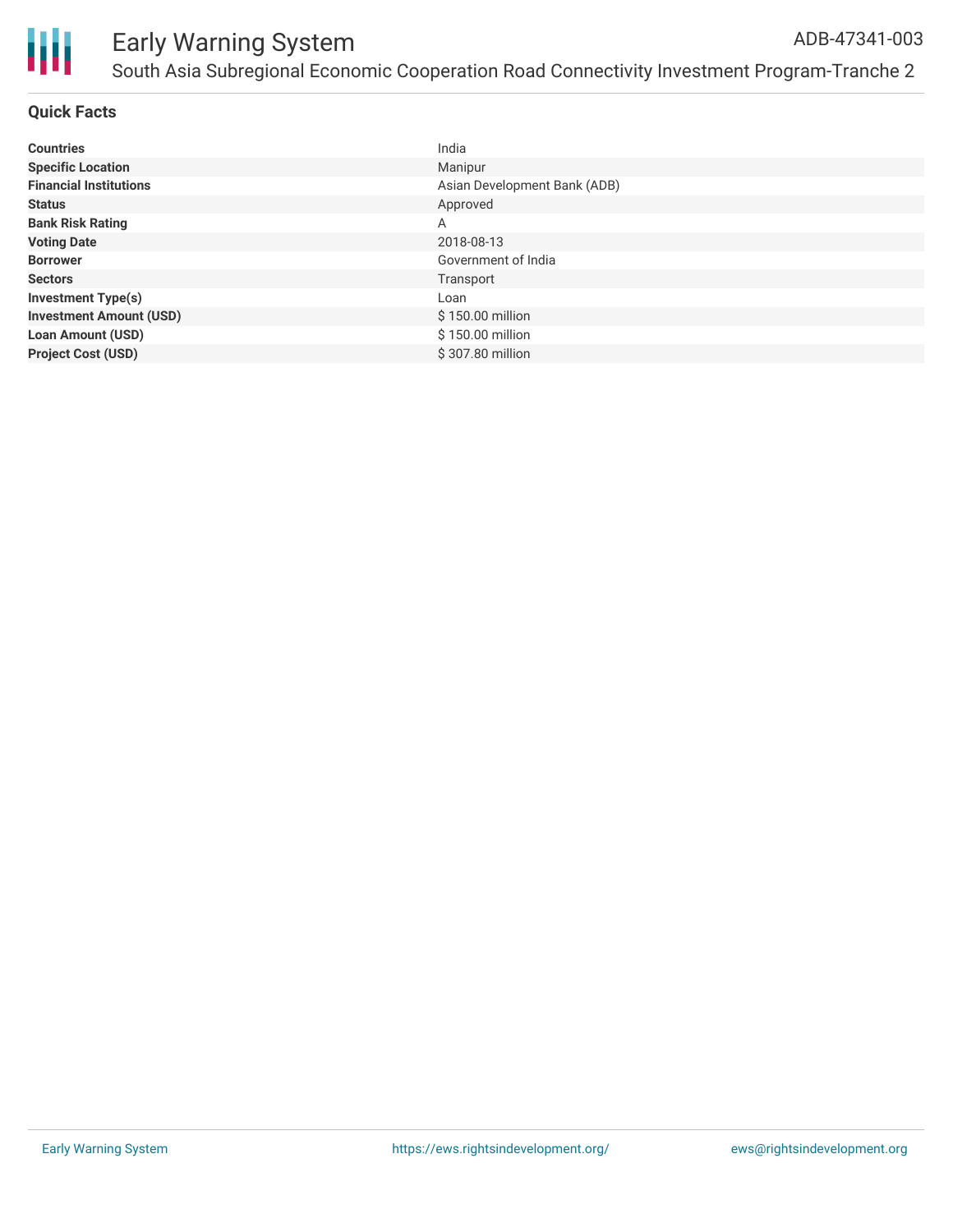

## **Project Description**

According to the bank website, "Tranche 2 will finance upgrading of a part of Asian Highway (AH)-1 connecting to Myanmar from Manipur state and construction of an international bridge between India and Nepal as the last mile connectivity improvement along AH-2. It will also finance a part of the project cost of the state highway in Manipur being constructed as a subproject under tranche 1. The tranche 2 subprojects will further reduce transaction costs along the targeted cross-border corridors, ushering in economies of scale and commercial prosperity."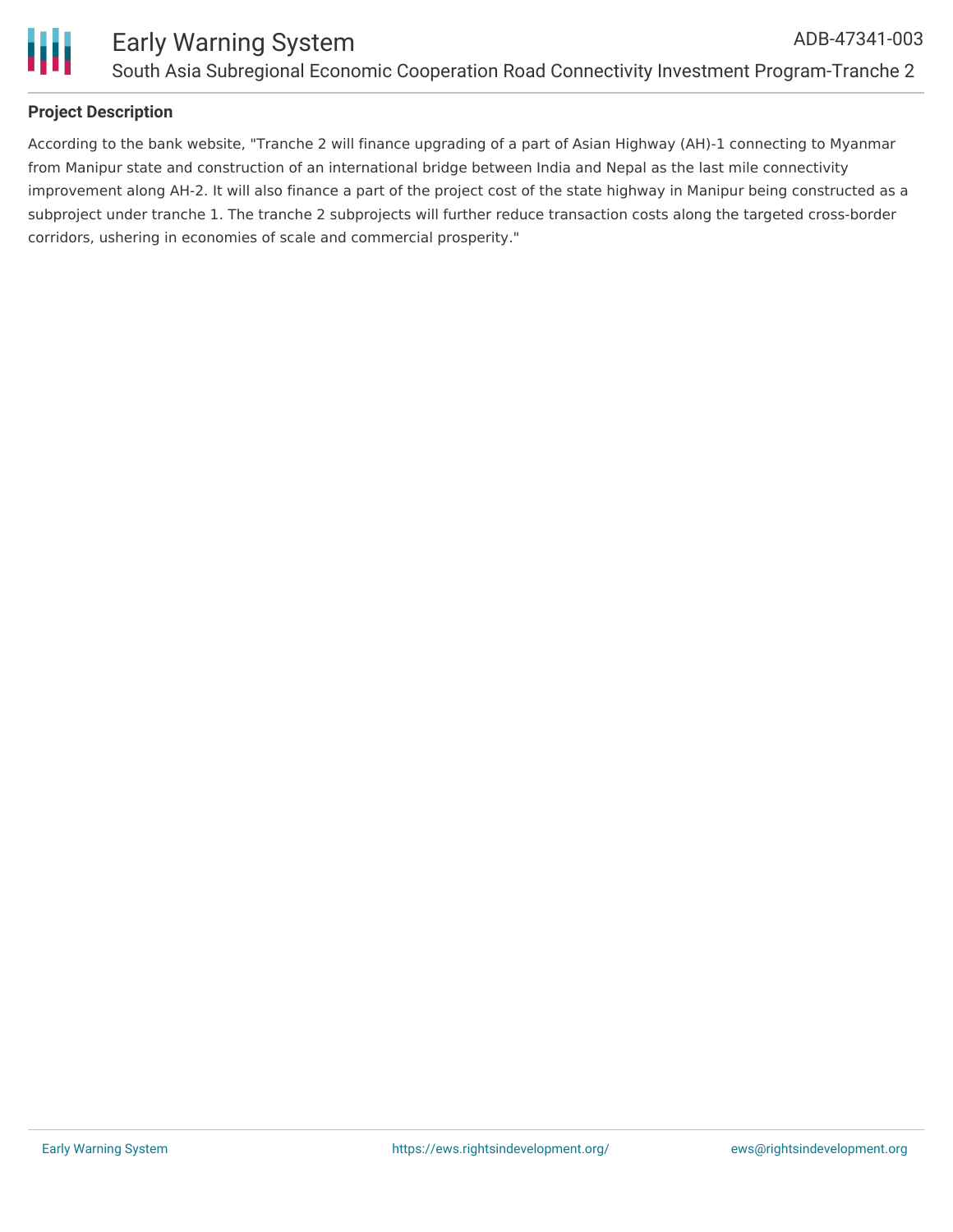

## **Investment Description**

Asian Development Bank (ADB)

Co-financing:

Government of India US\$ 157.8 million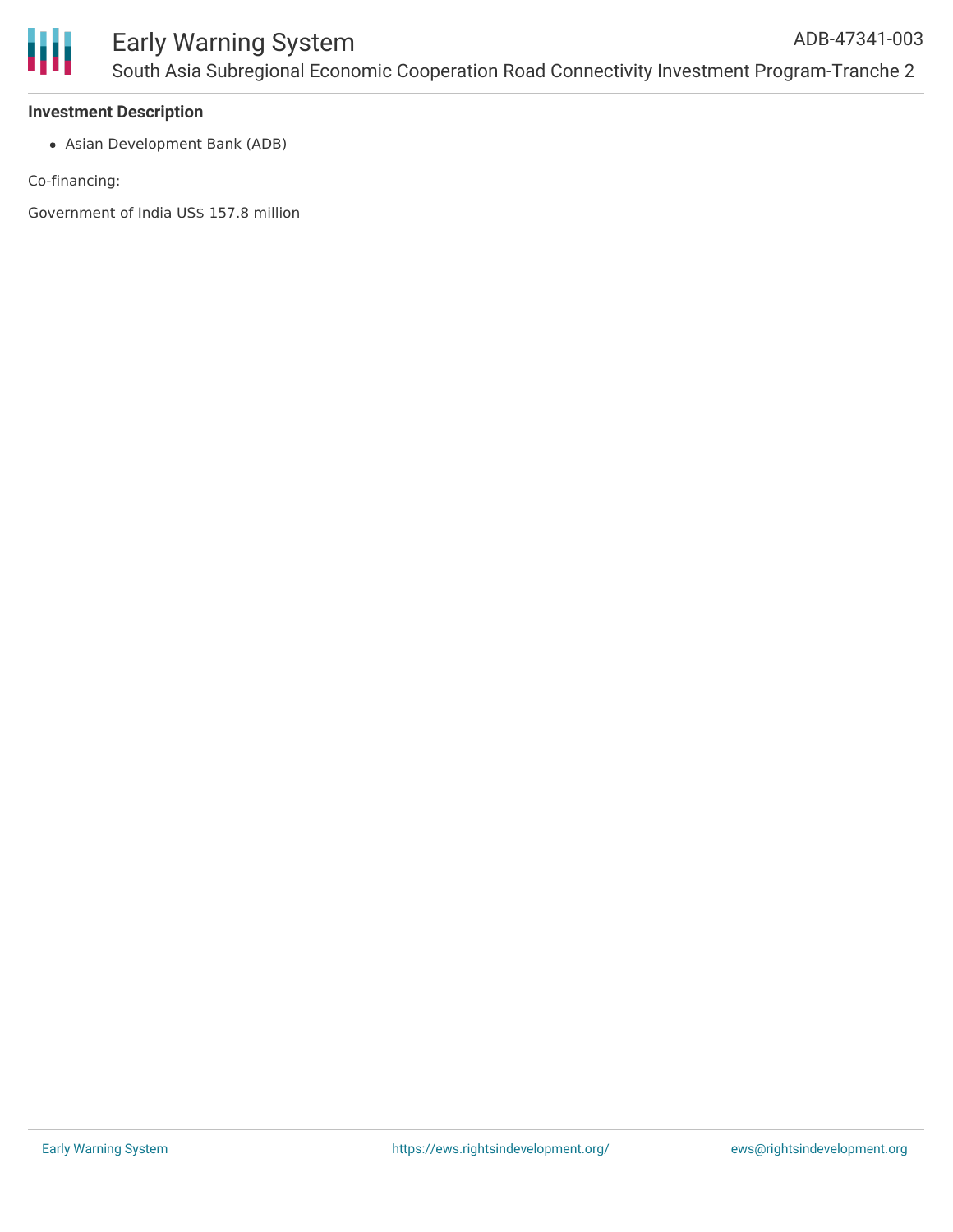

# Early Warning System South Asia Subregional Economic Cooperation Road Connectivity Investment Program-Tranche 2

### **Contact Information**

**Responsible ADB Officer** Lu, Yang **Responsible ADB Department** South Asia Department **Responsible ADB Division** Transport and Communications Division, SARD **Executing Agencies** -Ministry of Finance (Aid Accounts & Audit Division) CAAA@NIC.IN. 5th Floor, B Wing, Janpath Bhawan Janpath, New Delhi 110 001 -India Ministry of Road Transport and Highways Transport Bhavan Room 509 -Public Works Department State of Manipur KHTEMBA@GMAIL.COM PWD Complex, Khuyathong, Imphal Manipur 795001

#### **ACCOUNTABILITY MECHANISM OF ADB**

The Accountability Mechanism is an independent complaint mechanism and fact-finding body for people who believe they are likely to be, or have been, adversely affected by an Asian Development Bank-financed project. If you submit a complaint to the Accountability Mechanism, they may investigate to assess whether the Asian Development Bank is following its own policies and procedures for preventing harm to people or the environment. You can learn more about the Accountability Mechanism and how to file a complaint at: http://www.adb.org/site/accountability-mechanism/main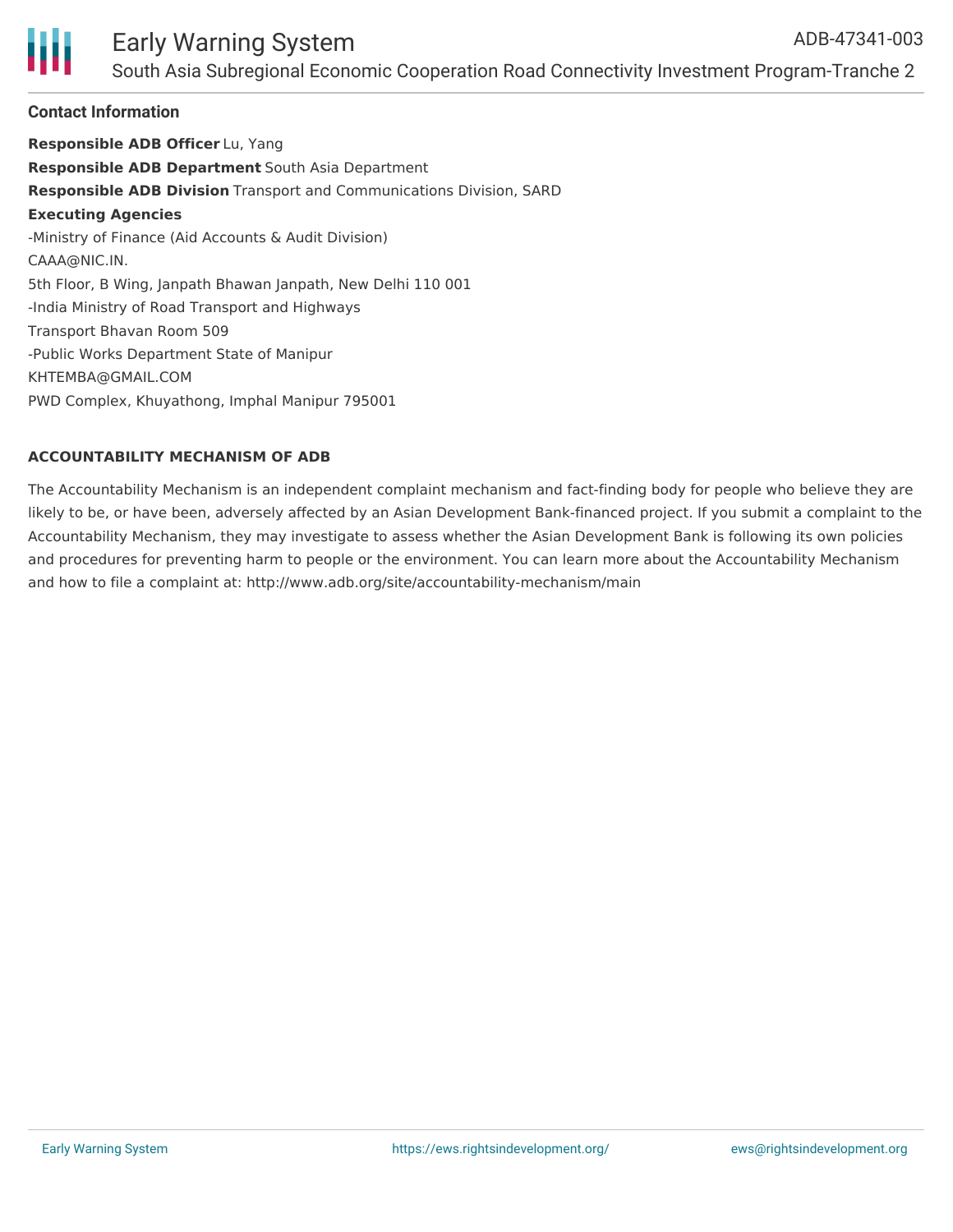

# Early Warning System

South Asia Subregional Economic Cooperation Road Connectivity Investment Program-Tranche 2

#### **Bank Documents**

- [Amendment](https://ewsdata.rightsindevelopment.org/files/documents/03/ADB-47341-003_ODbUrQb.pdf) to the Framework Financing Agreement: South Asia Subregional Economic Cooperation Road Con [Original Source]
- Loan Agreement (Ordinary Operations) for Loan 3690-IND: SASEC Road [Connectivity](https://ewsdata.rightsindevelopment.org/files/documents/03/ADB-47341-003_GpM2sRQ.pdf) Investment Program [Original Source]
- Part 1 of 2: Main [Report](https://ewsdata.rightsindevelopment.org/files/documents/03/ADB-47341-003_FiF06Ym.pdf) (4.21 MB) [\[Original](https://www.adb.org/projects/documents/ind-47341-003-iee-0) Source]
- Part 2 of 2: [Annexures](https://ewsdata.rightsindevelopment.org/files/documents/03/ADB-47341-003_EGASG8y.pdf) (2.62 MB) [\[Original](https://www.adb.org/projects/documents/ind-47341-003-iee-0) Source]
- Project Agreement for Loan 3690-IND: SASEC Road [Connectivity](https://ewsdata.rightsindevelopment.org/files/documents/03/ADB-47341-003_o3kXQPr.pdf) Investment Program Project 2 (Nationa [Original Source]
- Project Agreement for Loan 3690-IND: SASEC Road [Connectivity](https://ewsdata.rightsindevelopment.org/files/documents/03/ADB-47341-003_KaC8GAP.pdf) Investment Program Project 2 (State o [Original Source]
- Project [Disclosure](https://ewsdata.rightsindevelopment.org/files/documents/03/ADB-47341-003.pdf) PDF [\[Original](https://www.adb.org/printpdf/projects/47341-003/main) Source]
- SASEC Road [Connectivity](https://www.adb.org/projects/documents/ind-47341-003-remdp) Investment Program Tranche 2: Imphal to Khongkhang Section Combined Resett [Original Source]
- SASEC Road [Connectivity](https://www.adb.org/projects/documents/ind-47341-003-rp-0) Investment Program Tranche 2: Mechi River Bridge (India Section) Resettlem [Original Source]
- SASEC Road [Connectivity](https://www.adb.org/projects/documents/ind-47341-003-rp) Investment Program Tranche 2: Mechi River Bridge (Nepal Section) Resettlem [Original Source]
- SASEC Road Connectivity Investment Program Tranche 2: Mechi River Bridge Initial [Environmental](https://www.adb.org/projects/documents/ind-47341-003-iee) Exa [Original Source]
- SASEC Road Connectivity Investment Program: Updated [Environmental](https://www.adb.org/projects/documents/ind-47341-003-earf) Assessment and Review Framework [Original Source]
- SASEC Road Connectivity Investment Program: Updated [Resettlement](https://ewsdata.rightsindevelopment.org/files/documents/03/ADB-47341-003_a01386l.pdf) Framework [\[Original](https://www.adb.org/projects/documents/ind-47341-003-rf) Source]
- South Asia Subregional Economic Cooperation Road [Connectivity](https://ewsdata.rightsindevelopment.org/files/documents/03/ADB-47341-003_CF36YaE.pdf) Investment Program Tranche 2: Period [Original Source]
- South Asia Subregional Economic Cooperation Road [Connectivity](https://ewsdata.rightsindevelopment.org/files/documents/03/ADB-47341-003_s6uHLwr.pdf) Investment Program Tranche 2: Environm [Original Source]
- South Asia Subregional Economic Cooperation Road [Connectivity](https://ewsdata.rightsindevelopment.org/files/documents/03/ADB-47341-003_ZEzGy0M.pdf) Investment Program Tranche 2: Social S [Original Source]